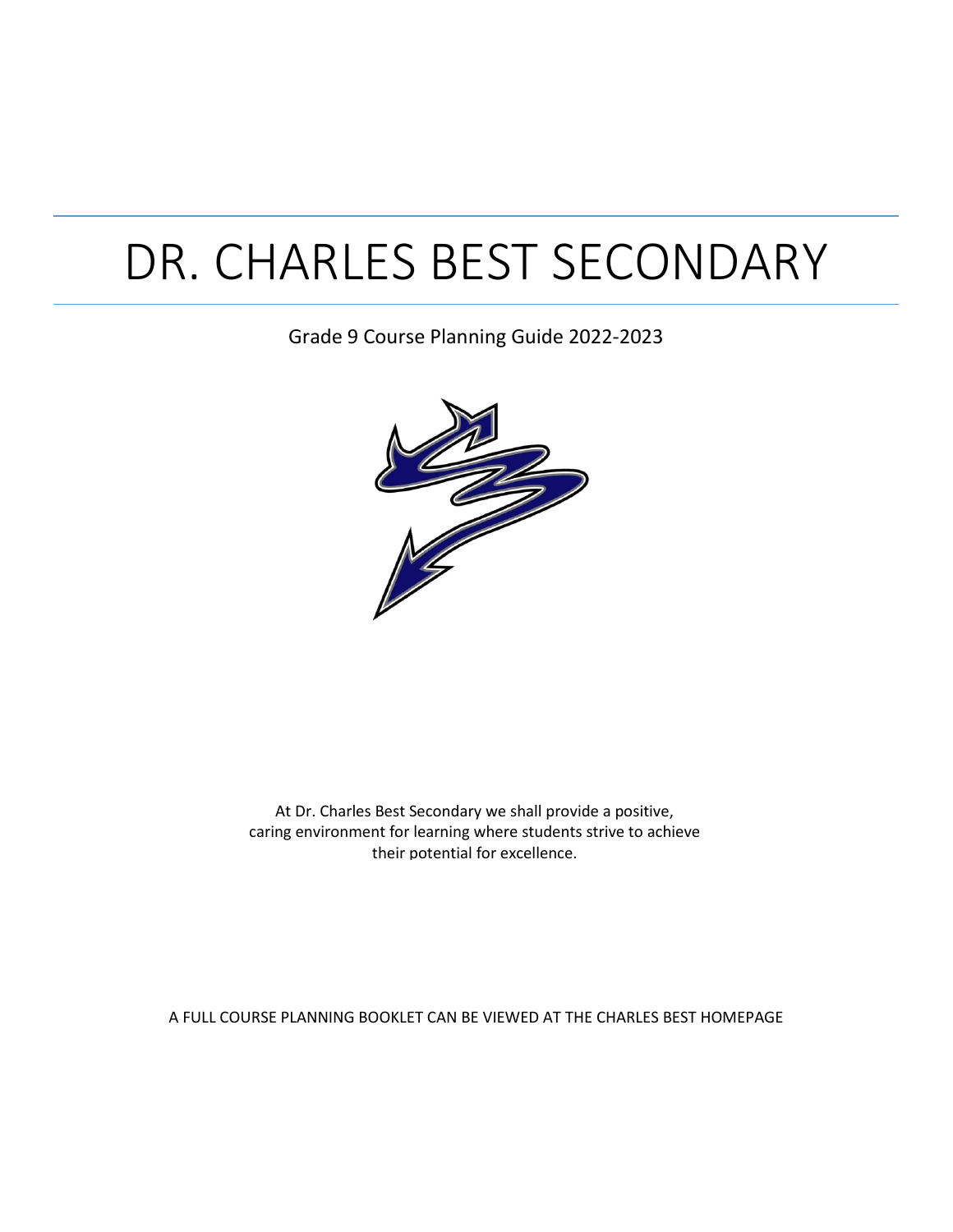### **COUNSELLING SERVICES**

The School Counselling Team is comprised of three full-time counsellors, a career facilitator and a school youth worker. A student will have the same counsellor for the four years they are attending Dr. Charles Best. Students are assigned to a counsellor according to their legal last name.

| A to G | Ms. Rachel John  | ripbn@sd43.bc.ca    |
|--------|------------------|---------------------|
| H to O | Mr. Warren Chang | wchang@sd43.bc.ca   |
| P to Z | Mr. Tony Papillo | tpapillo@sd43.bc.ca |

The career facilitator is available to all students and their families to assist with career and post-secondary explorations. As well, the school youth worker is available to all students.

Course selection and timetable concerns are handled by your school counsellor. When students want to discuss personal issues, they can choose to contact their counsellor or the school youth worker. When working with a student and his or her family, school counsellors and the youth worker are required to abide by the legal limits of confidentiality

We encourage all students and parents to contact their assigned school counsellor via email at any time to address any questions or concerns they may have.

### **GRADE 9 PROGRAM**

Grade 9 students take eight courses over the year, and are enrolled in four classes every day. Most courses are semestered. However, music courses may run all year, on alternating days.

English 9 English 9 Math 9 Français 9<br>Social Studies 9 Français 9 Physical Education 9 Math 9 3 Electives and the set of the Science 9 Science 9

#### **Required Courses**: *English Program* **Required Courses:** *French Immersion Program*

Sciences Humaines 9 Science 9 Education Physique et Sante 9 Communication 9 1 Elective

**TOTAL: A minimum of 8 courses.** *Math Bridge may be recommended as an optional additional course*

#### **Additionally, the grade 9 curriculum will include Digital Literacy and Career Education which are integrated into students' existing course load:**

#### **Digital Literacy:**

- Includes areas such as research and information literacy**,** creativity and innovation with technology, technology operations and concepts, and digital collaboration and citizenship.
- $\triangleright$  The course aligns with the Ministry of Education's redesigned curriculum and all students will receive a grade 10 credit for completion of this graduation requirement.
- $\triangleright$  All grade 9 students are encouraged to bring their own device, either a laptop or tablet.

#### **Career Education 9**

- $\triangleright$  Learning outcomes will be embedded in elective courses, Career Advisories and strategic assemblies and linked activities to ensure that students fully meet the requirements throughout the year.
- $\triangleright$  Marks for these competencies will be contained within the elective course mark and a general comment on the final report card will indicate that the requirements have been met.

## **GRADE 9** COURSE DESCRIPTIONS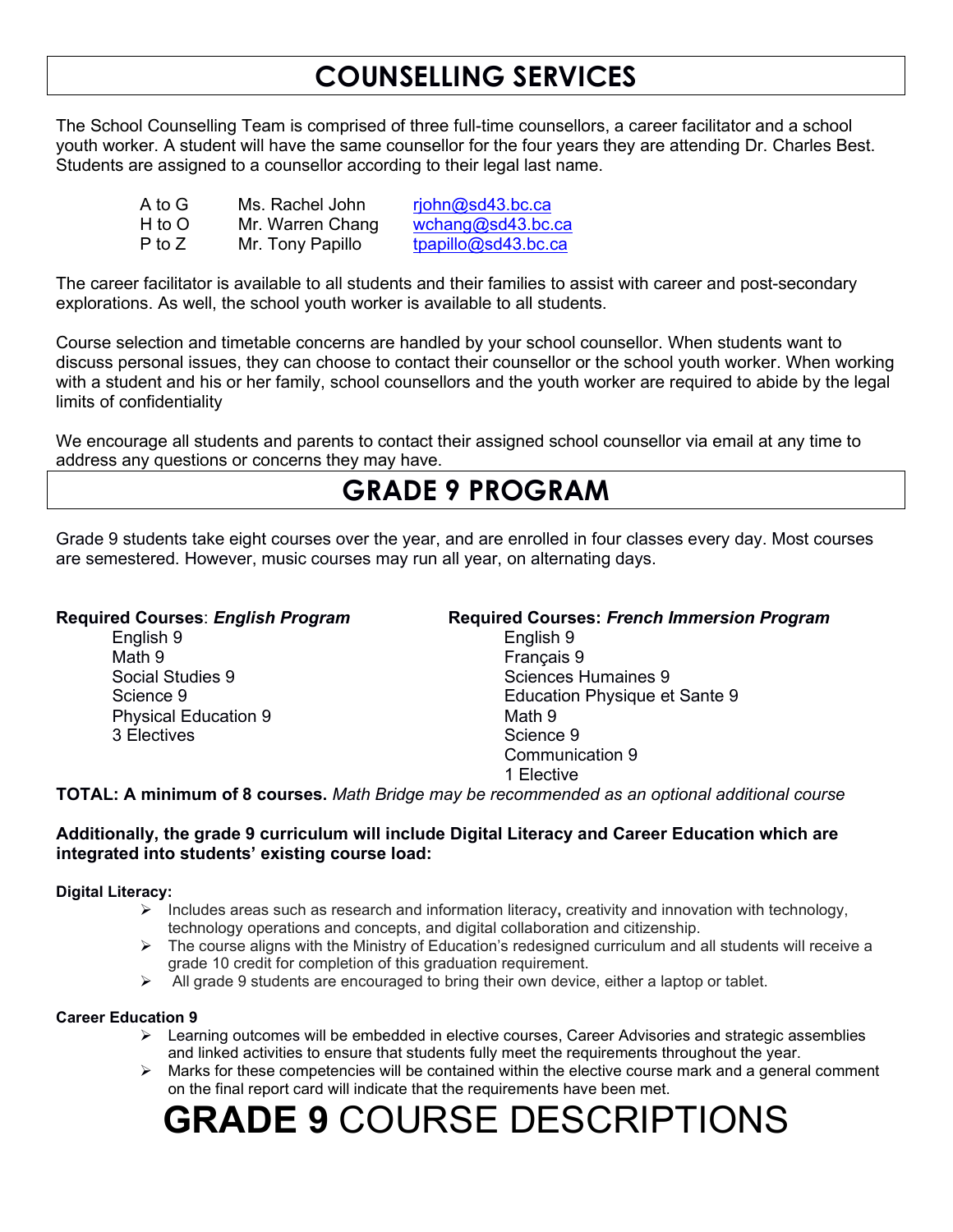### **APPLIED DESIGN, SKILLS AND TECHNOLOGY (ADST)**

#### **Entrepreneurship and Marketing 9**

This course introduces students to the fundamental components involved in the business community. Students will understand the role of the marketing mix and how it can appeal to different segments of the population. The class will engage and prepare



students who wish to take future courses in this subject area by increasing their understanding of business-related concepts.

#### **INFORMATION AND COMMUNICATION TECHNOLOGIES 9**

This is an introductory course designed to give students a broad understanding of computers and applications. Students will complete a number of projects designed to enhance their understanding of Adobe Photoshop (graphics), Adobe Animate (2D animation), Blender (3D animation), business software (Microsoft Office), and Python (computer programming). Students interested in pursuing a unit further will have the option to do so. If you enjoy a fun, hands-on environment while developing computer skills for life, work, and selfexpression, this is the course for you!

#### **FOOD STUDIES 9**

Enhance your culinary skills with professional techniques to create food that looks and tastes great. Discover how good nutrition plays a key

role in a healthy lifestyle. Develop life skills to share with family and friends. Students prepare a wide variety of foods



including sweet and savoury quick breads, soups, pasta, breakfasts, main course entrees, vegetables and salads, as well as desserts.

#### **TEXTILES 9**

Build your sewing skills, practicing basic sewing machine and serger techniques. Major projects

include garments (such as a skirt, shorts, or pants), and "upcycling" – taking a ready-made item and turning it into something new. Students will also explore fabric construction and garment care in order to become more responsible and



knowledgeable consumers. Projects/patterns will be selected according to the experience and desire of the students.

### **DRAFTING 9**

This course introduces various design and drafting processes as well as graphic communication techniques. The use of a 3D printer, laser cutter and t-shirt printer is covered and students will design

and print using this state of the art equipment. Other areas covered will include animation, CAD, computer graphics, drawing, engineering and interior



design, using both instruments and available software. Students will acquire skills that can be used in many real-world applications.

#### . **ELECTRONICS AND ROBOTICS 9**

This is an introductory course where students will learn about different electronic components and



the many circuits that they are found in. Students will have the opportunity to produce various projects starting with computer design and progressing through all construction stages to the finished project contained and mounted in an enclosure. Some theory work will also be

done covering such topics as

circuit analysis, Ohm's Law and how to trouble shoot faulty circuits.

#### **GENERALTRADES FOUNDATIONS 9**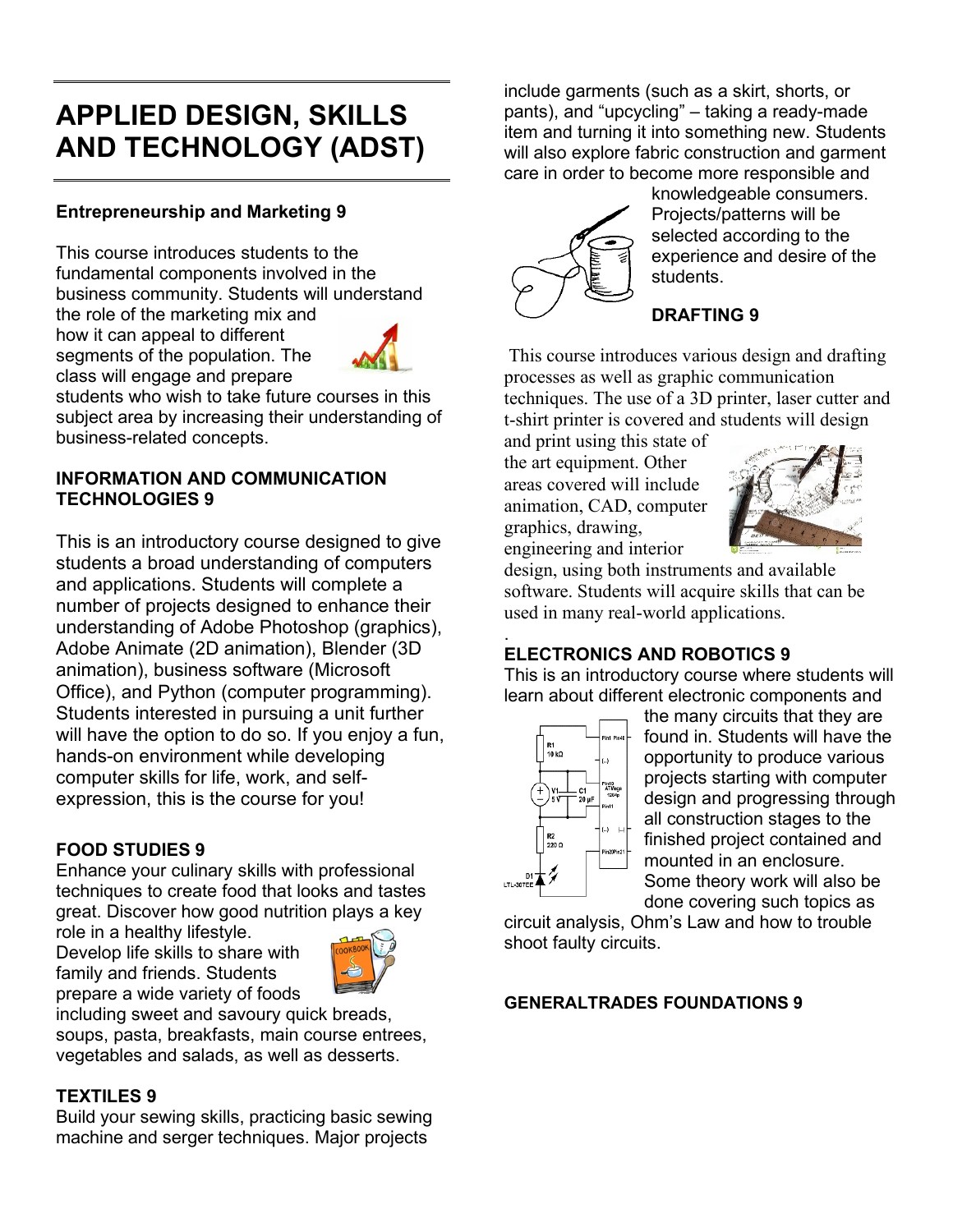This course is an introduction to building trades and techniques and using those

techniques to create projects to compete against each other. Students will use power tools to create competition projects as well as learn the basics of house framing and



electrical wiring. Some projects may include PVC bow making, magnetic levitation racers, ping pong ball launchers and electronic masks.

#### **WOODWORKING 9**

Students will build a number of projects starting with simple hand tool projects and progressing to



projects built mainly using power tools. In the process, students will learn correct and safe use

of both hand and power tools and

basic principles of design.

### **ARTS EDUCATION**

#### **CERAMICS 9**

This introductory course explores 3-D art. The focus is on clay hand building techniques (coil building, pinch pot and clay slab). Finishing techniques such as glazing, under-glazing, slip trailing and staining will be explored. Students will make functional ware (mugs, bowls and so on) as well as non-functional ware.

#### **GRAPHICS 9**

In this introductory course, students will learn basic principles of graphic design that they will apply to a variety of graphic processes including: hand and computer generated graphics, laser-cut printing blocks, silk-screening and more.Students should be interested in developing new and imaginative ways to express ideas in graphic media, both digital and traditional.

#### **VISUAL ARTS 9**

This is an introductory course for students entering High School. Students will be introduced to a variety of media including, but not limited to, Drawing, Painting, Printmaking, Sculpture, Mixed Media and Ceramics. They will be expected to begin *reflecting* how their artwork relates to their personal experiences and how they will express themselves. Students will begin to understand how Visual Art functions as *communication*. They will also learn to *think* clearly about how they create art and what its function and purpose is. Students will begin to understand how visual art refers to them *personally* and how it reflects and refers to the world *socially.*

#### **DRAMA 9**

This introductory course in the dramatic arts develops individual confidence in a safe and accepting environment. Students will learn



appropriate ways to respond to and communicate the thoughts, feelings and beliefs of others, both individually and in diverse groups. Through collaboration and participation, students will explore active listening,

creative script analysis and critical thinking by using movement, voice, and concentration. The course means to teach students a different way of being. Developing a lasting love/appreciation for the theatre arts is a core objective.

#### **CONCERT CHOIR 9** (LINEAR – ALL YEAR)

Choir is open to anyone who enjoys singing. No previous experience is necessary. Repertoire for Choir will include contemporary and pop music, as well as classics. Students learn the basics of vocal production, breathing, music reading and part-singing. This is a performance-based course and students are required to attend all rehearsals and performances.

#### **VOCAL JAZZ 9** (LINEAR – ALL YEAR)

Students enrolling in Vocal jazz must also be enrolled in a Concert Choir course. Vocal Jazz

courses are an extension of the Concert Choir Program and feature the opportunity for students to sing in the jazz and popular styles. Some



rhythm section players will be needed and Band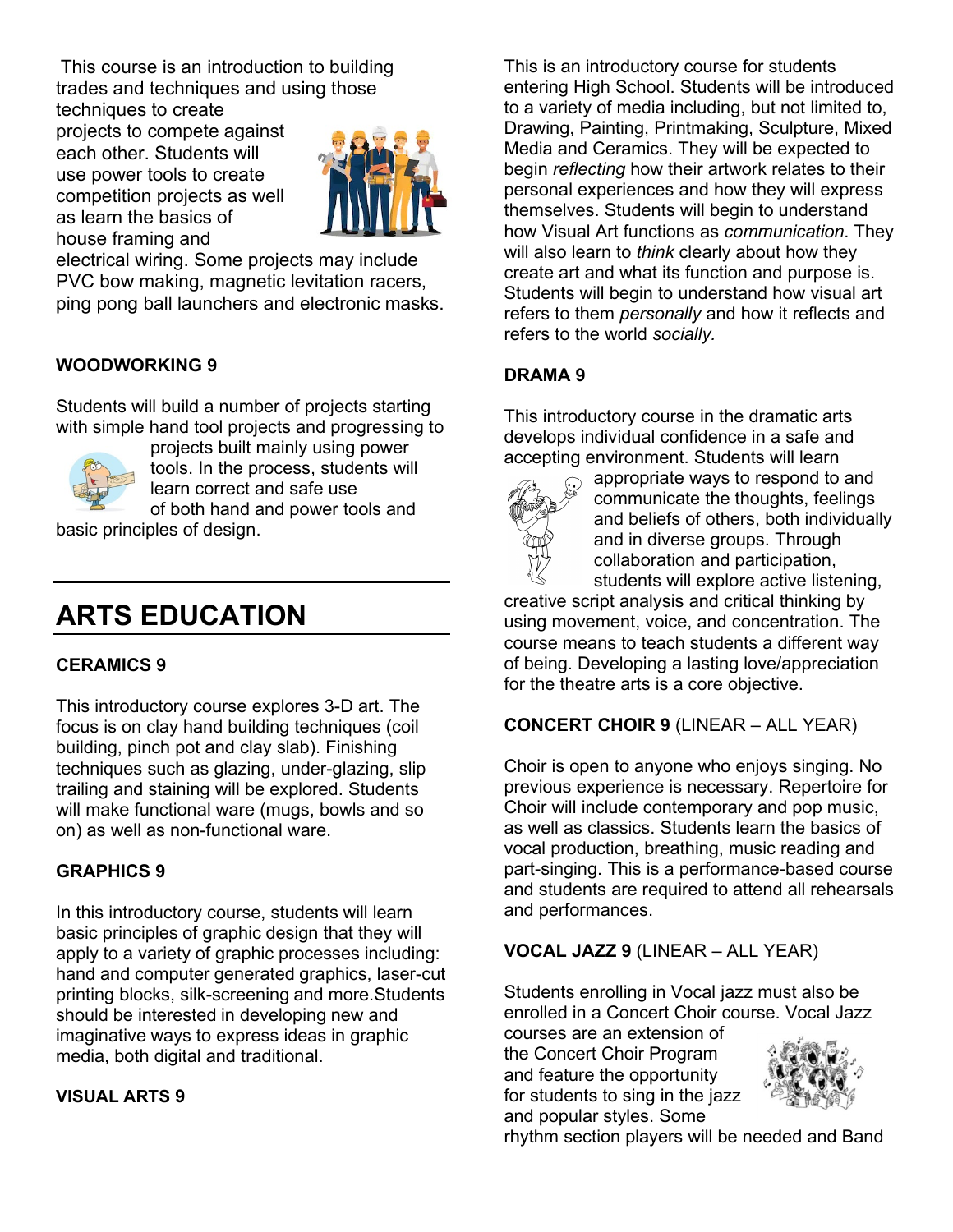students who play drums, bass or piano are welcome to audition for Vocal Jazz ensembles.

#### **CONCERT BAND 9** (LINEAR – ALL YEAR)

Concert Band 9 is the first in a series of band courses. Students taking band will develop sightreading, performance and ensemble skills. Through varied repertoire, students will develop skills in musicianship. The course will also cover theory and performance technique as it relates to the music being studied. This is a performancebased course, so attendance is required at all rehearsals and scheduled performances.

#### **GUITAR 9**

This course is designed for grade 9 students with little or no previous experience on guitar. It is a non-performance, one-semester course designed

to teach students basic reading and playing skills. In addition to leaning many songs, students will learn strumming, picking and classical techniques. The school will supply the guitars and music.



#### **JAZZ BAND 9** (LINEAR – ALL YEAR)

Jazz Band is for students who already play an instrument and are especially interested in performing Jazz and popular music. Students



enrolled in Jazz Band must also be enrolled in Concert Band. Students in this course learn the basics of improvising, blues and simple chord progressions. Jazz Band is an extension of the regular Band class and

some of the instrumental skills needed to succeed in the course are only taught in the regular band class. This is a performance-based course, and all students are required to attend all rehearsals and scheduled performances.

### **INDEPENDENT DIRECTED STUDIES**

#### **SOCIAL RESPONSIBILITY – INQUIRY AND ACTION 1 (BUTTERFLY EFFECT)**

This is an independent study course where students investigate topics of their own personal interest and collaborate online with students in other parts of Canada, the USA and Kenya. The emphasis of the social responsibility will be to provide education and learning opportunities to students in these countries. The two main course goals are as follows:

- 1. Students move beyond the school curriculum to discover and research areas of their own passion. Check out [pa-mojabutterfly.com](http://www.pa-mojabutterfly.com/) for example projects and ideas.
- 2. Students expand their understanding of social responsibility from their own projects and through collaborative actions performed by the class.

The skills and attitudes learned in this course, such as research, critical thinking and perseverance are extremely valuable for anyone considering post-secondary learning. Students will receive 4 credits for this independent study course, which will run **outside the timetable** and is a full year, linear course

### **ENGLISH**

#### **ENGLISH 9**

Students will further the skills learned in Grade 8 and refine their appreciation of literature. The skills developed will include writing, editing,

reading, critical thinking, viewing, speaking, listening and studying. There will be a focus on written work, including sentence structure, paragraph writing and essay writing. In addition,



students will begin to learn the vocabulary of literary analysis to enable them to discuss literature more precisely. Assignments will require that students write in a variety of formats for a variety of audiences and purposes.

### **FRENCH IMMERSION COURSES**

**FRANÇAIS 9**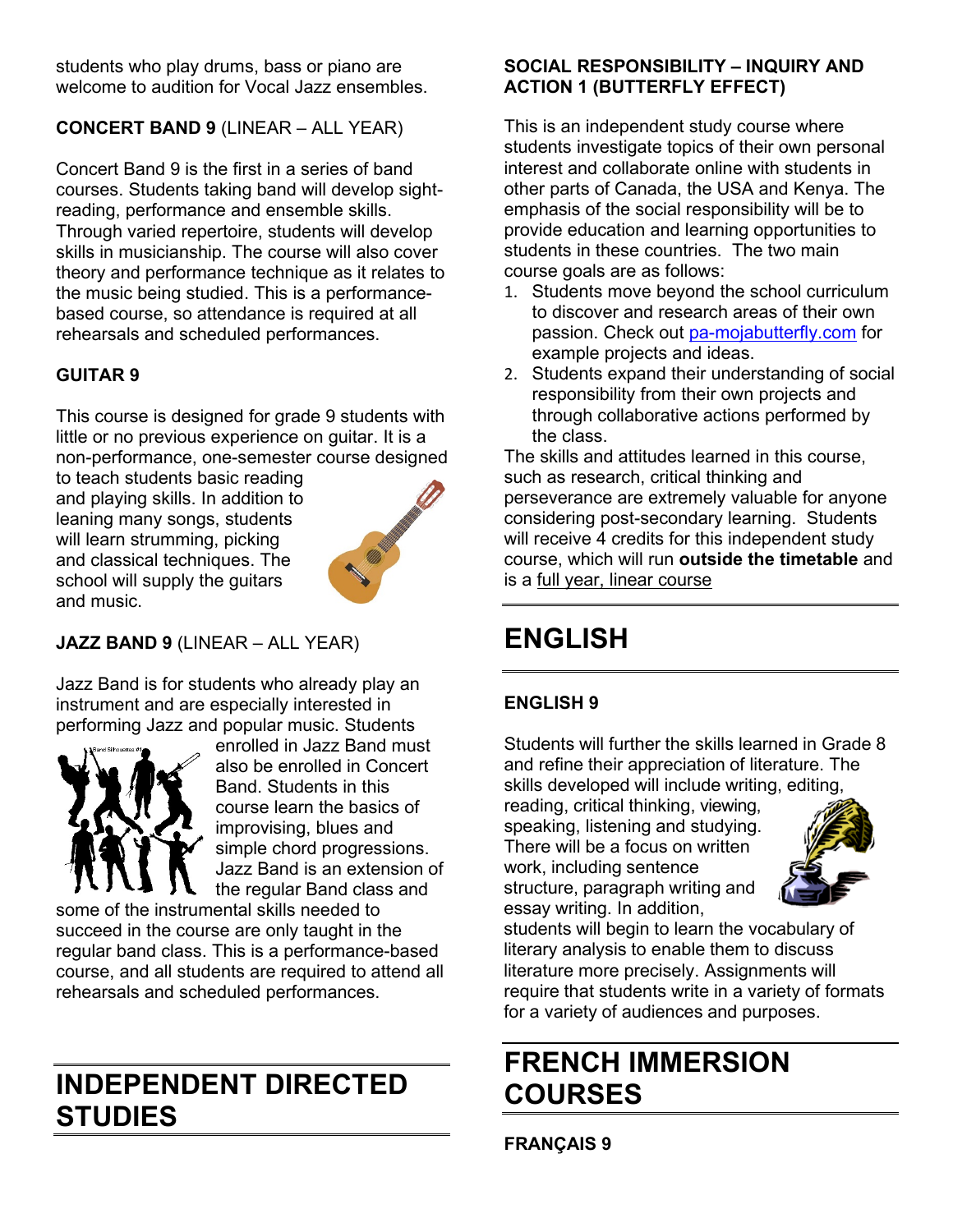In this mandatory course, students will be challenged to develop their communication, critical and creative thinking competencies, in addition to developing their reading and writing

comprehension. In studying a variety of texts, students will develop an understanding that literature reflects the society in which we live and can broaden our perspectives. Culture, identity, and the development of



critical thinking skills will be some of the semester-long themes addressed in the course, in addition to a variety of grammar topics, with the overall objective of increasing fluency in the French language. Students are expected to participate in and complete all activities (oral, written, listening, reading) in the French language for the duration of the semester.

#### **SCIENCES HUMAINES 9**

This course uses Social Studies inquiry processes and skills to ask questions; gather, interpret, and analyze ideas; and communicate findings and decisions. It focuses on political,



social, economic, and technological revolutions and their impacts on the development of modern nation-states including Canada. It analyses imperialism and colonialism, and their continuing effects on

indigenous peoples in Canada and around the world.

#### **EDUCATION PHYSIQUE ET SANTE 9**

This course, taught entirely in French, parallels the PHE 9 curriculum and is required course for French Immersion students

#### **COMMUNICATION 9**

This mandatory course provides the opportunity

for an extensive use of the French language. It allows students to express themselves in French through small and large group presentations.



Students will look at topics such as advertising, news stories, improvisation and public speaking.

### **LANGUAGES**

#### **FRENCH 9**

This course builds on what students have learned in French 8, and is centered on five big ideas: Listening and viewing with intent strengthens our understanding and acquisition of French; engaging in meaningful conversations about things that are important to us; understanding that stories give us unique ways to interpret and share knowledge, thoughts, and feelings; learning that francophone creative works are an expression of francophone culture; and acquiring opportunities to explore our own cultural identity from a new perspective. In addition, the French 9 curriculum includes: an increasing range of commonly used vocabulary and sentence structures for conveying meaning; deriving meaning from a variety of texts; using a growing variety of strategies to increase understanding; exchanging ideas and information using complete sentences, orally and in writing; and engaging with Francophone communities, people, or experiences.

#### **SPANISH 9**

Spanish 9 is an introductory course that focuses on effective communication. Through a variety of activities, speaking, listening, reading and writing skills will be developed. Cultural activities will examine life in countries of the Spanish-speaking world. **Note**: This course is not intended for native speakers of Spanish.

*NOTE: While a language is not required for secondary school graduation or to attend college, it may be required for university entrance. Please check university websites for the most current language pre-requisites***.**

### **MATHEMATICS**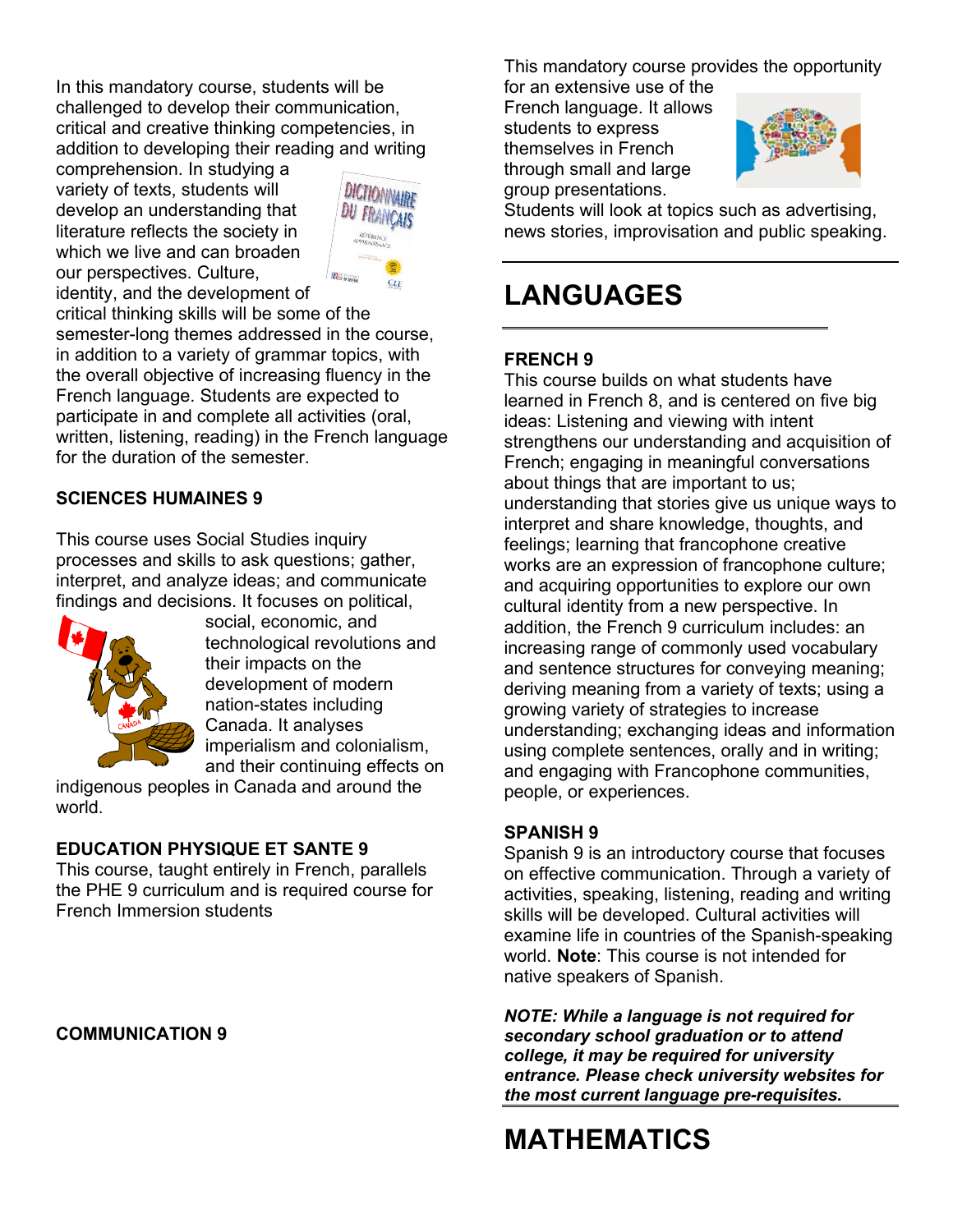### **SCIENCE**

#### **MATHEMATICS 9**

This course is designed to consolidate and extend topics introduced in the middle school



years. Topics include operations with rational numbers, square roots, polynomials and algebra, linear relations, and statistics. At the end of this course, students will be prepared for

**Foundations of Mathematics and Pre-Calculus 10** or **Workplace Mathematics 10.**

#### **MATHEMATICS 9 BRIDGE**

*(Teacher Recommended Elective)*

This course is designed as a skill building course to assist students who struggle with computation



skills and multiple math concepts such as fractions, place value, rational numbers as well as concepts that will prepare them to take Mathematics 9 (in the second semester). This course runs for 35 minutes

during the student's lunch block.

### **PHYSICAL EDUCATION**

### **PHYSICAL AND HEALTH EDUCATION 9**

This is a comprehensive course in which students will develop an understanding of physical literacy and an appreciation of lifelong participation in physical activity



by engaging in individual, dual, and team physical activities. Students will also explore factors that contribute to healthy relationships and to physical, emotional, and mental wellbeing.

#### **SCIENCE 9**

Science 9 has been designed around four big ideas: 1. Cells are derived from cells. 2. The electron arrangement of atoms impacts their

chemical nature. 3. Electricity is the flow of electrons. 4. The biosphere, geosphere,

hydrosphere, and atmosphere are interconnected, as matter



cycles and energy flows through them. The course will use a variety of learning strategies such as laboratory work, projects and innovative uses of technology.

### **SOCIAL STUDIES**

#### **SOCIAL STUDIES 9**

This course focuses on the development of Canada from 1750 to 1900. Students will examine how Canada went from being a colony

to a nation, studying the impact of the immigration of many people to Canada and the settlement of the west, industrialization and the building of the CPR. These changes will be considered from the perspective of impact on Aboriginal peoples and



communities. In Social Studies courses, students learn about history, geography, political science and economics. They will consider topics from multiple perspectives, and learn to question the justification and evidence for the interpretations of events and issues. The primary goal of Social Studies education is to give students the knowledge, skills, and competencies to be active, informed citizens who can think critically, understand and explain the perspectives of others, make judgments, and communicate ideas effectively.